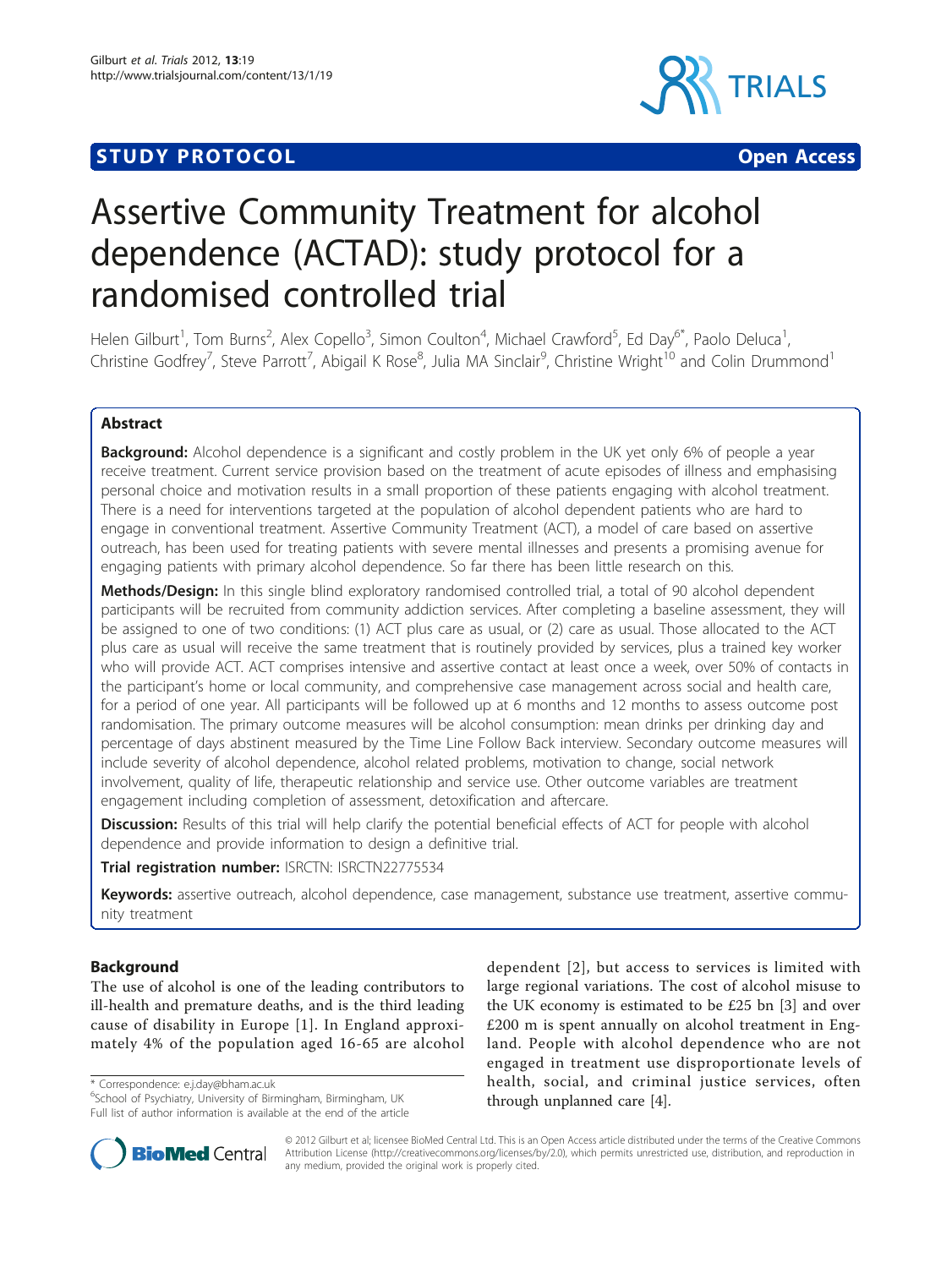The Alcohol Harm Strategy for England highlighted the need to improve treatment services for people with alcohol dependence, particularly those with more complex needs [[5\]](#page-6-0) and Models of Care for Alcohol Misusers (MoCAM) supported the development of specialist delivered interventions for this population [\[6](#page-6-0)]. Current alcohol service provision focuses on discrete, time-limited episodes of intervention, typically of a few weeks to a few months duration and emphasises personal choice and motivation. However studies have shown that engagement is often problematic [[7,8](#page-6-0)], and despite conventional treatment approximately one third of alcohol dependent patients continue to drink heavily and have poor long term outcomes [[9\]](#page-6-0). For this group of patients, alcohol dependence is a chronic, relapsing disorder [[10-12](#page-6-0)] and in typical practice, treatment often involves multiple episodes extending over many years.

A parallel has been drawn between the management of chronic relapsing alcohol dependence and the management of various chronic physical and mental health problems [[13](#page-6-0)]. In these a 'chronic disease management' approach has become an accepted clinical model in some chronic conditions such as diabetes. This involves ongoing care extending over a prolonged period to alter the long term trajectory of the disease. In adult mental health care, ACT is an extensively researched and widely used model of care for treating unmotivated and difficult to engage patients with severe and enduring mental illness. It emphasises active engagement over an extended period [[14](#page-6-0),[15\]](#page-7-0). Key features of effective ACT include: (i) rapid access to services, (ii) a small caseload, (iii) a high ratio of community to office-based appointments, (iv) assertive engagement (e.g. with multiple attempts) and (v) a shared care approach, with care coordinators working within a multidisciplinary team that meets frequently [[16,17\]](#page-7-0).

In the United States ACT has been shown to be effective in reducing the number and length of admissions to hospital and achieving stable accommodation. It improves patients' satisfaction and motivation for treatment [[18,19](#page-7-0)], and is effective in retaining patients in care [[20,21\]](#page-7-0). European studies, however, have been less supportive of ACT and no advantage over usual care has been found for clinical or social outcomes, although it has been demonstrated to improve client engagement and satisfaction with services [[22\]](#page-7-0). One reason identified for the lack of ACT superiority observed in the UK is that usual care for severe mental illness duplicates several of the key elements of ACT [\[16](#page-7-0),[22\]](#page-7-0). No such overlap is apparent in the current treatment of alcohol dependence. Some of the features of ACT have already been individually applied to the treatment of alcohol dependence and found to improve aspects of outcome. For example, [[23\]](#page-7-0) used home visits as part of an aftercare package and found that these increased the likelihood of treatment completion, while a randomised controlled trial found that a flexible and extended approach to aftercare increased the time to first drink and reduced the severity of relapse [[24](#page-7-0),[25\]](#page-7-0). Most recently a pilot of assertive engagement methods resulted in a significantly greater number of patients completing treatment and entering aftercare [[7](#page-6-0)]. However, the potential benefits of elements of ACT in patients with alcohol dependence but without severe mental illness remain unclear as are the specific aspects of the model that might apply to this disorder.

In this article we describe the methods of an exploratory randomised controlled trial (RCT) that is designed to test the feasibility of implementing ACT for people with chronic relapsing alcohol dependence. It aims to identify both optimal and problematic elements of ACT specific to this population and to establish the potential effect size of ACT versus standard care and evaluate 'proof of principle'.

### Methods/Design

### **Overview**

The Assertive Community Treatment for Alcohol Dependence (ACTAD) study is a two centre single blind randomised controlled trial of assertive outreach plus care as usual (CAU) compared with a CAU control condition for people with alcohol dependence. The primary analysis will be intention-to-treat.

### Intervention

ACT was originally developed for patients with psychotic disorders and has become an established model of care for this population in the US and UK. Since this intervention has never been used for people with primary alcohol dependence, the research team will implement an ACT model taking into account the original model and recent research identifying effective elements in UK studies. A treatment manual will be developed by the research team together with experts in the provision of ACT and incorporating existing research evidence.

The ACT intervention will comprise the following:

(i) Maximum caseload of 15 ACT patients per ACT practitioner

(ii) Input from a multidisciplinary team (including psychiatrists, substance misuse specialists)

(iii) Regular contact (minimum of once a week; 50% of contacts outside of the service settings, either in the patients' home or neighbourhood; short frequent contacts rather than long complex contacts will be encouraged).

(iv) Assertive engagement - persistent and repeated attempts to contact, emphasis on maintaining contact and building relationships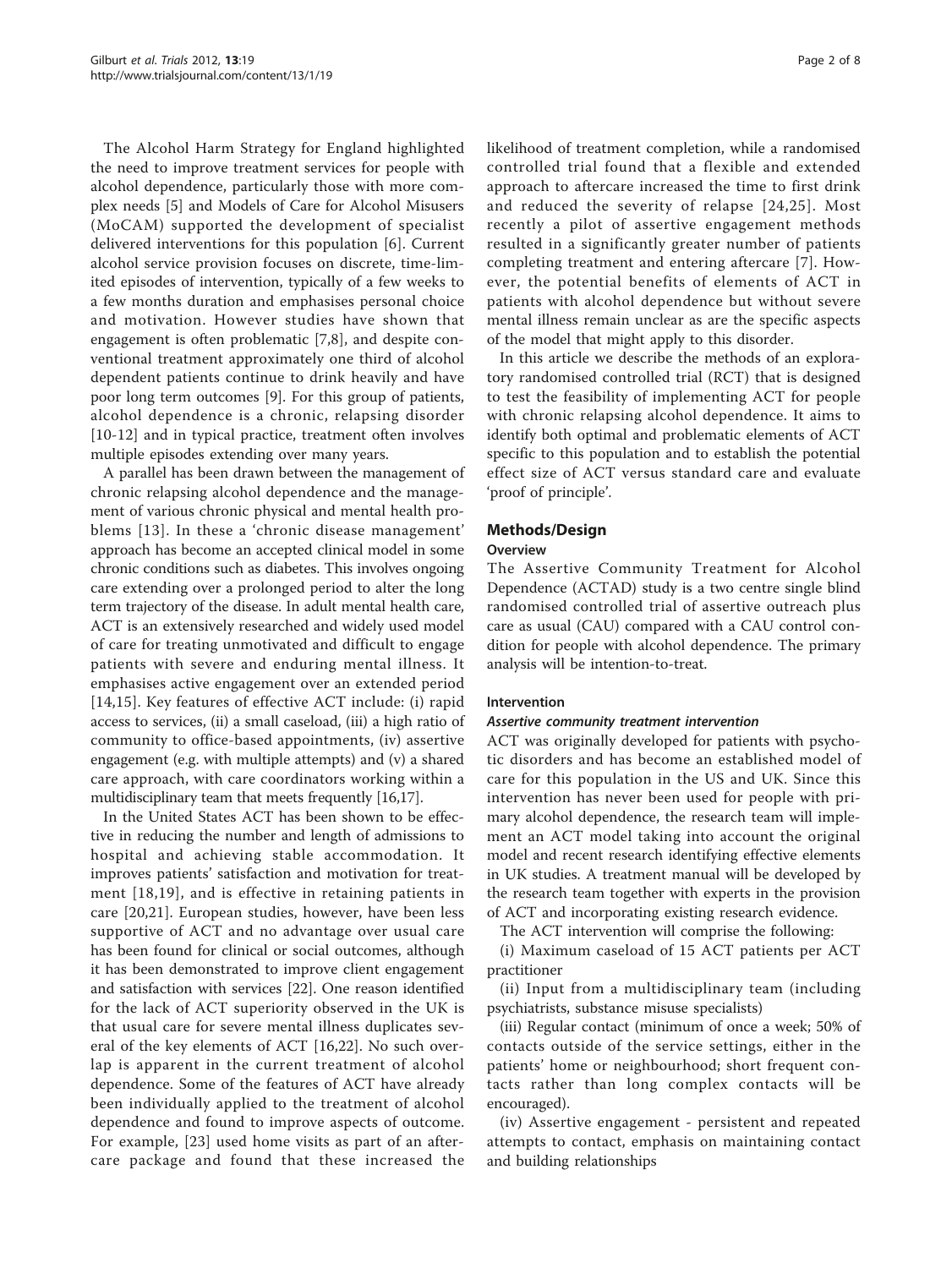(iii) Focus on both health and social care needs including accommodation, leisure, occupation, and physical and mental health

(iv) Flexibility - practitioners should work flexibly with patients' goals even when these are peripheral to the addiction.

(v) Openness - practitioners are explicit about their goals both in care planning and in visits.

(viii) Going out of your way - stepping outside of professional roles and going the extra mile for patients.

(ix) Extended care - provided for a prolonged period of 1 year.

The training will comprise a three day workshop and a one day clinical placement. The workshop will provide specialist addiction clinicians with information about ACT, its' history, implementation in mental health and the ACTAD trial. Following the workshops each practitioner will attend a one day placement with a mental health assertive outreach team. They will shadow a member of staff including attending community and home visits with patients and have the opportunity to ask questions regarding the day to day practice of providing ACT. A final training day will focus on ACT practice in addictions. A minimum of three members of staff at each site will receive the training.

### Control intervention

The participants in the control condition will receive CAU, as this provides an appropriate comparison with routine clinical practice and will address the issue of whether ACT plus CAU is more effective than CAU alone. CAU components will be actively recorded as part of the trial but are likely to include allocation of a keyworker when one becomes available, with subsequent contact as required. All contact is usually conducted at the service via an appointment based system. Participants will receive a full assessment of alcohol, social and physical health needs, and a risk assessment. CAU focuses primarily on alcohol use and promoting abstinence and relapse prevention. It includes access to medical detoxification, psychological interventions focused on drinking behaviour and available aftercare as required. CAU may also include input from specialists in addictions psychiatry, clinical psychology and social work where available. Patients are most often signposted to other relevant agencies when these services are not directly provided by the addiction treatment service. Aftercare will typically be provided outside the community addiction services. The majority of patients are discharged to primary care within 12 weeks of being allocated a keyworker unless there are significant risks identified. Failure to attend appointments also results in discharge from the service. To establish the variability of

CAU for a full-scale trial, interviews will be undertaken with team leaders at each study site and an additional four national sites examining care pathways.

### Intervention fidelity

Each ACT practitioner will participate in a training course involving a series of workshops and placements prior to delivering the intervention to eligible patients. During the intervention, practitioners are encouraged to attend monthly supervisory meetings with the research team during which fidelity will be assessed and the ACT intervention will be reinforced. In addition, staff providing care to participants in both arms of the trial will complete a contact log detailing the care they provide for each patient following each contact. The log, developed from a previous study of assertive outreach in the UK [[17\]](#page-7-0), includes details about the mode of contact (i.e. face to face, telephone), setting, focus of contact, and the member of staff involved. This will provide a measure of the care provided to participants in each arm of the trial.

### Participants and baseline recruitment

Potential participants will be identified by staff in participating community addiction services. In services operating a triage or self-referral system, patients presenting with alcohol problems will be screened by staff on presentation. In services operating a referral only system, all referrals will be screened by a member of the clinical team. The team will identify patients in the first instance with a primary alcohol disorder, previous contact with participating addiction services for alcohol dependence, and no history of violence to treatment staff or risk to others as determined by registration under the UK Multi-Agency Public Protection Arrangement (MAPPA). All patients meeting these criteria will be contacted and asked if they would like more information about the research trial and asked for verbal consent to being contacted by a member of the research team.

Research workers will approach patients who have expressed an interest in the study and invite them to a meeting in order to discuss the study in detail. At this meeting the researchers will undertake a full screening of eligibility. Eligible patients will be given a full description of the study and provided with a written information sheet. If willing to participate, they will be invited to sign the consent form. A baseline interview will then be conducted by the research worker taking between 1-11/2hrs. Subsequently, the patient will be randomised using a secure, remote randomisation service independent of the research team, to either the intervention or control group.

Figure [1](#page-3-0) shows a participant flow diagram for the trial, consistent with the Consolidated Standards of Reporting Trials (CONSORT) 2010 statement [[26\]](#page-7-0)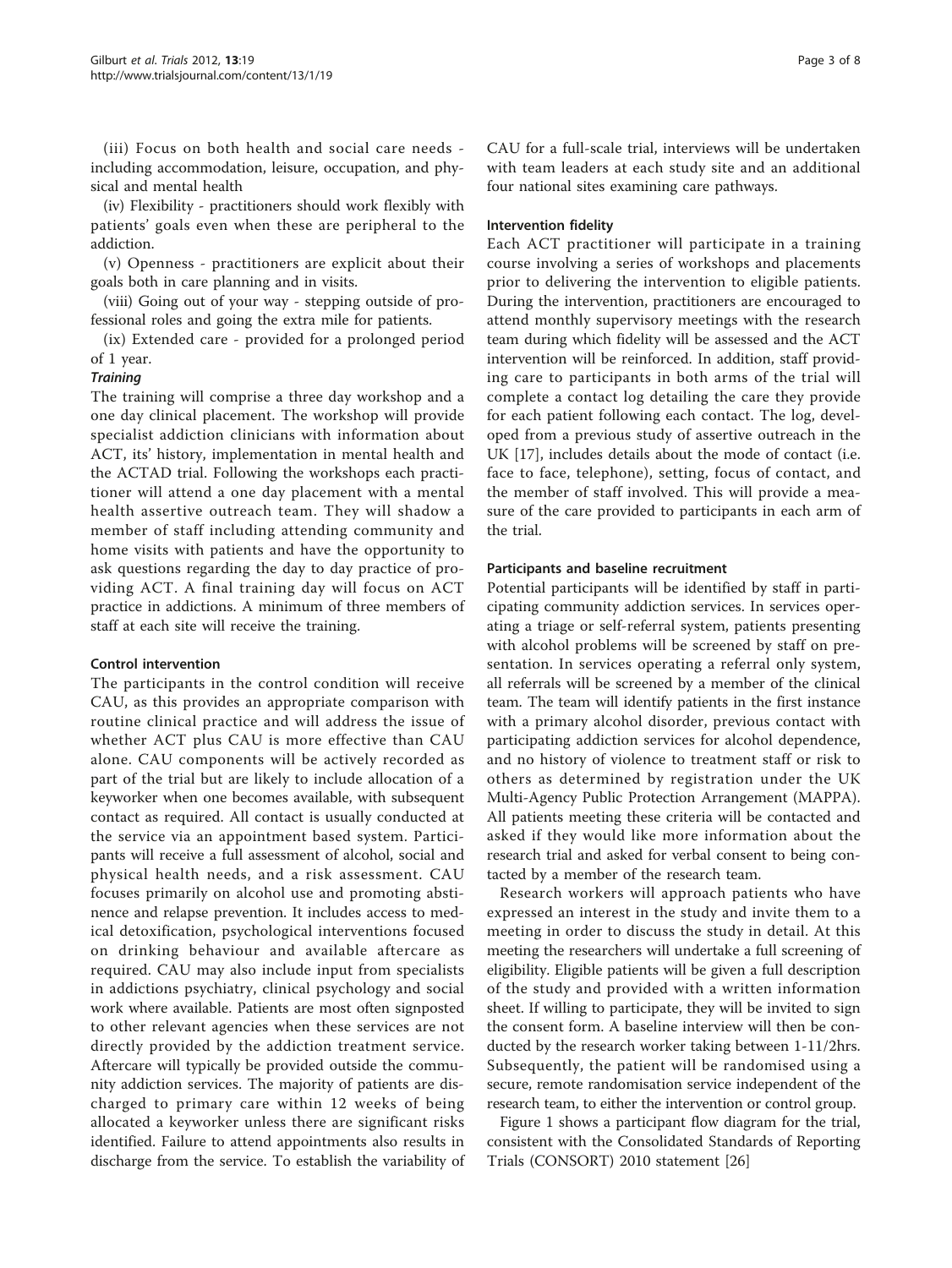<span id="page-3-0"></span>

### Eligibility

i) Age18 years or over

ii) Is able to understand English sufficiently well to obtain informed consent and complete the assessment instruments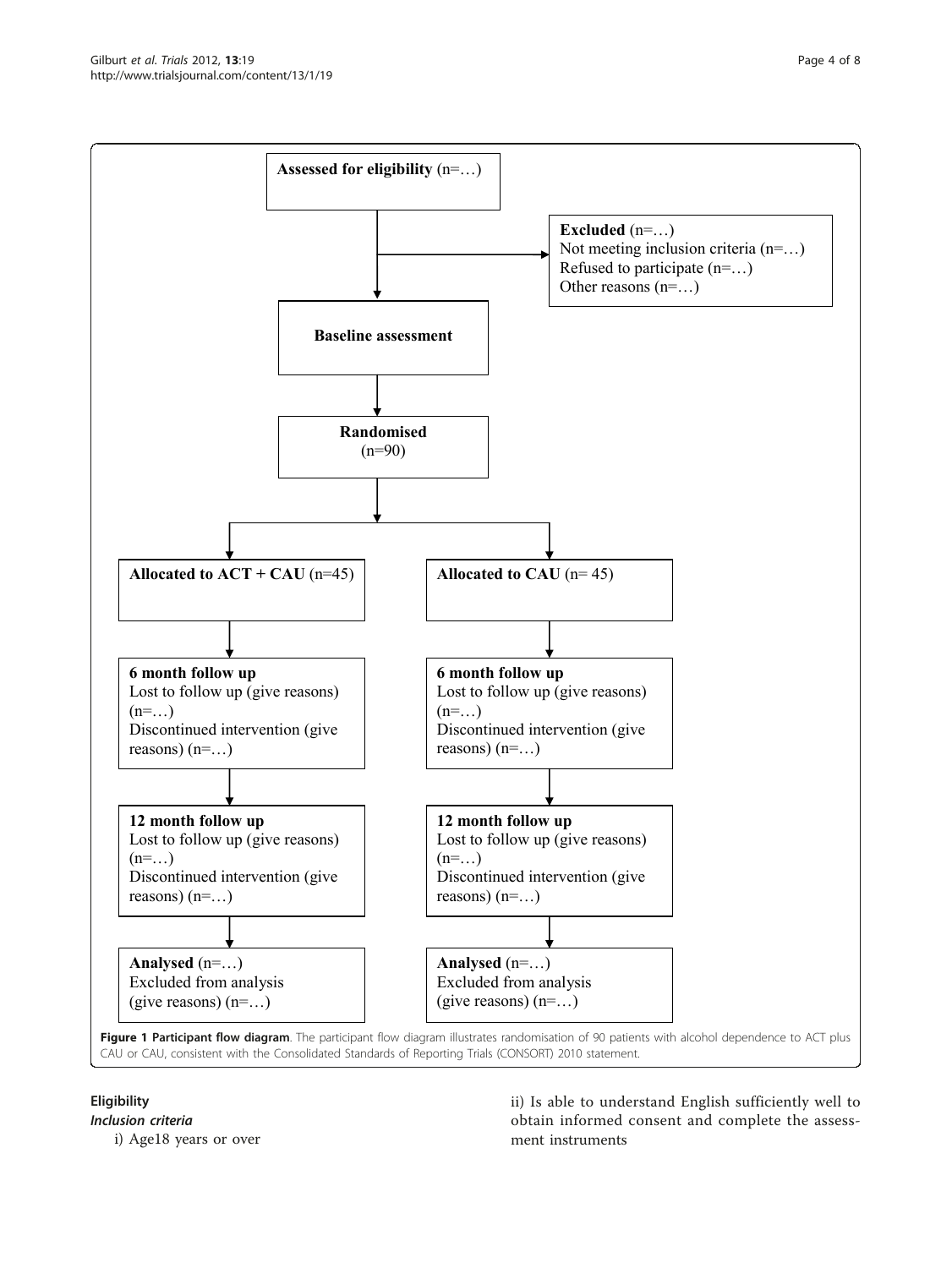iii) Has attended an NHS Community addiction service in either of the participating Trusts for alcohol dependence on at least one previous occasion in the last five years

iv) Is alcohol dependent. The Composite International Diagnostic Interview [[27](#page-7-0)] is used to establish dependence, a diagnosis characterised by craving, tolerance, a preoccupation with alcohol and continued drinking in spite of resulting harmful consequences [[28\]](#page-7-0).

i) Unable to give informed consent

ii) Is street homeless

iii) Is diagnosed with a psychotic disorder

iv) Is in receipt of assertive outreach services or has community mental health team (CMHT) input once or more a month

v) Has a severe cognitive impairment as determined by Mini Mental State Examination score of  $\leq 10$  [[29](#page-7-0)] vi) Has a history of violence to staff or is registered under MAPPA

### **Assessments**

### **Baseline assessments**

Baseline assessments (i) Socio-demographic details - age, sex, ethnicity, marital status, living arrangement, children, living arrangements of children, education

(ii) Drinking in the previous 90 days - Timeline Followback form 90I [\[30](#page-7-0)]

(iii) History of drug use - Timeline Followback

(iv) Alcohol related problems - Alcohol Problems Questionnaire [[31](#page-7-0)]

(v) Severity of alcohol dependence -Severity of Alcohol Dependence Questionnaire [\[32\]](#page-7-0)

(vi) Health utility - EQ-5D [[33](#page-7-0)]

(vii) Health Related Quality of life - SF-12 [\[34\]](#page-7-0)

(viii) Motivation to change - Readiness to Change Treatment version [[35\]](#page-7-0)

(ix) Social network involvement - Important People and Activities Inventory [[36](#page-7-0)]

(x) Health service utilisation - York Service Use Questionnaire

Six months and 12 months after randomisation, all participants will be followed up. A research worker, blind to treatment allocation, will arrange a convenient time to meet with the participant in order to complete the following measures:

(i) Changes in socio-demographic details - change in relationship status, living arrangements, and living arrangements of children

(ii) Timeline Followback form 90I

(iii) Drug use in previous 90 days - Timeline Followback

- (iv) Alcohol Problems Questionnaire
- (v) Severity of Alcohol Dependence Questionnaire
- (vi) EQ-5D
- (vii) SF-12
- (viii) Readiness to Change
- (ix) Important People and Activities Inventory
- (x) York Service Use Questionnaire
- (xi) Therapeutic relationship STAR [[37](#page-7-0)]

### Randomisation and blinding

Randomisation is performed after the baseline assessment. Randomisation is stratified by severity of alcohol dependence  $( $50 \text{ and } > 30$ , as measured by the$ Severity of Alcohol Dependence Questionnaire (SADQ), and by site. The University of York Trials Unit will perform remote randomisation. Confirmation of eligibility, consent, and baseline data will be obtained prior to randomisation. Research workers conducting follow up assessments are blind to the allocated intervention. All possible attempts at maintaining blinding will be pursued.

### Sample size and power calculation

As this study is the first to examine the effect size of ACT in alcohol dependence, there is no specific study on which to base the power calculation. In terms of alcohol consumption a proportional difference between the groups of 30% would be considered a clinically important difference. This equates to an effect size difference of 0.70 similar to the effect sizes found in Patterson et al study [[38\]](#page-7-0) and the Cochrane meta-analysis of ACT [[19](#page-7-0)]. As a pilot study we have employed an alpha of 0.2 and power of 80%, a sample of 35 in each group followed-up at 12 months would allow us to detect an effect size of the order of 0.5, a more conservative estimate of effect than seen in similar studies. Allowing a loss to follow-up of 25% would suggest we require 45 in each group, a total of 90 participants. This number would allow us to estimate the potential effect, within 80% confidence intervals in order to enable more formal sample size calculations for a definitive study.

### Statistical analysis

The main hypothesis, stated as a null hypothesis, is that CAU augmented with ACT is no more effective than CAU in reducing alcohol consumption 12 months after randomisation. The primary outcome measures will be alcohol consumption: mean drinks per drinking day and percentage of days abstinent at 12 months measured using the Timeline Followback interview. The primary analysis will be intention-to-treat in which participants will be analysed as part of their allocated group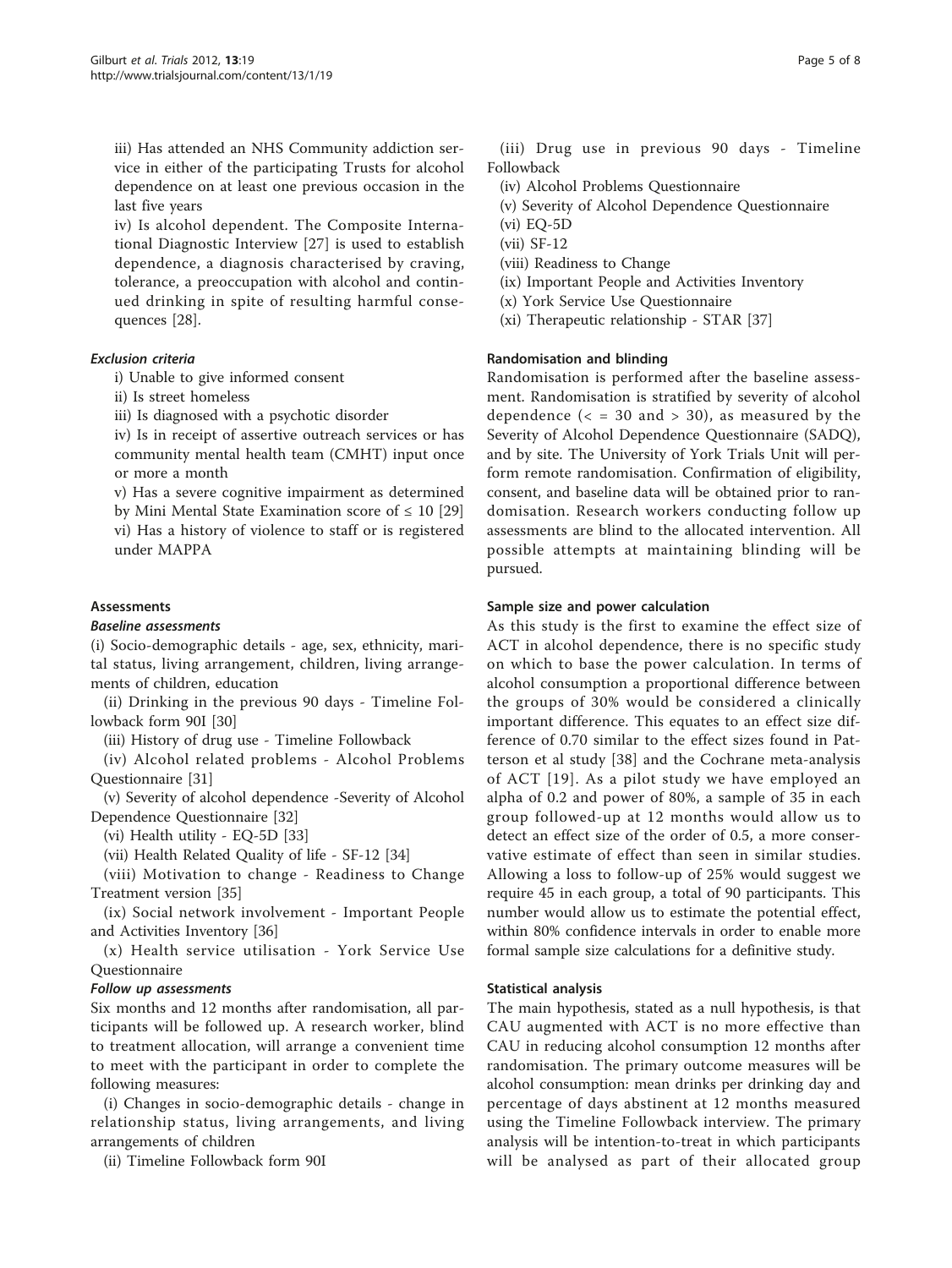irrespective of the treatment received; this provides the most rigorous estimate of effectiveness. The primary outcome measure will be analysed using an analysis of covariance approach adjusting for known confounding variables such as baseline mean drinks per drinking day, age and gender. If the assumptions underlying ANCOVA are not met transformations will be undertaken and if transformations are not viable alternative non-parametric approaches will be used. In order to explore the impact of missing data on the primary outcome measure we will employ multiple imputation techniques and conduct sensitivity analyses to measure any effect of missing data on reported outcomes.

Continuous secondary measures will be analysed in a similar manner. Categorical variables will be analysed using chi-squared statistics and binary outcomes analysed using logistic regression controlling for known confounding variables. Estimates and the 80% confidence intervals will be presented. In addition intra-class correlation coefficients relating to therapists will be calculated and estimates of recruitment, engagement in treatment, retention will be assessed to inform any future study.

### Economic evaluation

Resources used in care provision will be recorded on an individual patient basis by staff providing ACT and CAU for each patient following every contact and enable further costing of care provision. The main economic evaluation will take an NHS perspective, including the cost of all hospital and community health and social care services, as recommended by the National Institute for Health and Clinical Excellence (NICE). A wider perspective will also be adopted by measuring and applying unit costs to contacts with the criminal justice system. Resource use information will be collected using a modified version of the York Adult Service Use Schedule. Unit costs of wider health care utilisation beyond the trial interventions will be compiled from a variety of sources including NHS Reference Costs [[39](#page-7-0)] and the Unit costs of Health and Social Care published by the Personal Social Services Research Unit (PSSRU) [[40\]](#page-7-0). EQ-5D will be used to estimate Quality Adjusted Life Years (QALYs) and the changes in QALYs for ACT and CAU will be combined with cost data to perform an incremental cost-effectiveness analysis. Patient level cost and outcome data will be bootstrapped and cost-effectiveness acceptability curves will estimate the probability that ACT is more cost-effective than CAU over a range of threshold values at which the decision maker is willing to pay for a QALY.

### Process evaluation

Since this is the first time ACT has been provided for patients with a primary diagnosis alcohol dependence, a

process evaluation will be undertaken. This will explore the processes through which ACT works in practice, staff and participant experiences of ACT, and aid in the identification of optimal and problematic elements of ACT in this population.

ACT practitioners will complete a case report for each participant after the 12 month intervention period. The case reports will detail presenting problems, care provided over the 12 month period and the main outcomes.

Participants will be purposively sampled to include positive and negative drinking outcomes such as abstinence and no change in drinking, engagement and nonengagement with the ACT practitioner and intervention, and positive and negative experiences of providing and receiving ACT. Each ACT recipient identified will be invited to take part in a semi-structured interview following their 12 month follow up quantitative interview. This will explore how the participant came into the trial, their experience of ACT during the treatment period including identifying helpful and unhelpful elements, their perceptions of change during this period, and problems that have not been addressed.

Participants will also be asked to compare this episode of care with previous episodes, and identify any other factors (external to the ACT) that may have had an impact on their drinking during the intervention period. Approximately 12 participants will be interviewed across all three sites. A parallel interview will be undertaken with the participants' ACT practitioner. The practitioner interview will explore the process and content of ACT care provision from initial presentation following randomisation through the 12 month intervention period. As with the ACT recipient interview, practitioners will be asked to identify elements of care that have been helpful or problematic, perceptions of change and areas that they have been unable to address to date. The participant and ACT practitioners interviews will form paired data sets enabling triangulation of data.

Finally, an interview will be undertaken with each of the ACT practitioners to explore their overall experience of providing ACT, taking into account all participants they have provided care for as part of the trial. These interviews will be analysed in conjunction with the paired interviews providing further detail on the process and content of ACT care provision, as well as differences between individual practitioners and research sites.

To enhance the understanding of CAU, a further 12 interviews across the sites will be undertaken with participants who were randomised to CAU alone. Participants will purposively sampled using the same criteria as for participants interviewed in the ACT arm of the trial. Similarly, the interview will explore how the participant came into the trial, their experience of CAU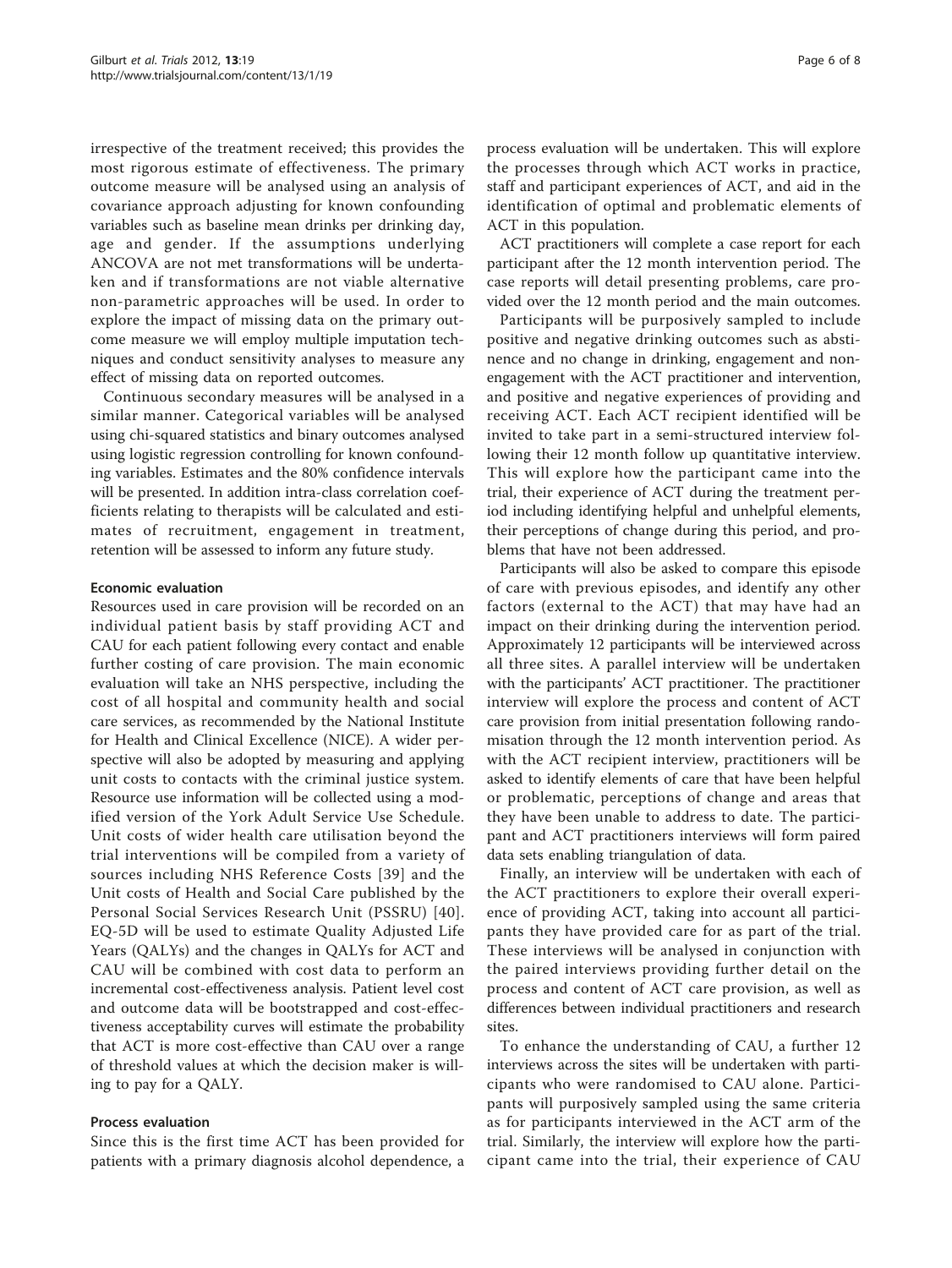<span id="page-6-0"></span>during the treatment period including identifying helpful and unhelpful elements, their perception of change during this period, and problems that have not been addressed. Additionally participants will be asked to identify any other factors external to CAU that may have had an impact on their drinking during the study period.

### Ethics

The study protocol was approved by National Research Ethics Service Committee London - Chelsea (REC number: 08/H0801/113).

### **Discussion**

ACT has gained wide acceptance in the US and the UK as a model of care for people with severe and enduring mental illness. It focuses on the delivery of effective interventions in addition to addressing the wider social and health needs of patients through assertive, intensive and flexible engagement. ACT has been demonstrated to reduce the frequency and length of psychiatric admissions while increasing social functioning, and proven to be cost effective for those with long term relapsing conditions.

UK studies have shown less benefits of ACT over standard care and it has been suggested that this may be in part due to the enhanced nature of standard care in mental health provision. In contrast to care for mental health problems, current provision for alcohol dependence is time-limited and focused on treatment of alcohol dependence rather than accompanying problems. Assertive Community Treatment therefore offers a potential advantages for engaging patients in treatment, delivering effective interventions and maintaining abstinence over a period of time for those whom current provision has failed. The ACTAD study is the first clinical trial to examine the role of ACT in treatment of primary alcohol dependence. Since previous studies of ACT in mental health have suggested that both treatment fidelity and the level of standard care may be importance, ACT fidelity will be measured and CAU will be described. Finally, a comprehensive process evaluation will seek to establish application of ACT for alcohol dependence and issues surrounding implementation to inform a definitive trial.

### Trial status

The trial is currently in the recruitment phase.

### Acknowledgements

The ACTAD study is funded by the Medical Research Council [G0701818]. The ACT intervention is provided by nurse practitioners in South London and Maudsley NHS Foundation Trust and South West London and St

George's Mental Health NHS Trust and is supported by Guys and St Thomas' Charity [G090701] and the Department of Health.

### Author details

<sup>1</sup>Department of Addictions, Institute of Psychiatry, Kings College London, London, UK. <sup>2</sup>Department of Psychiatry, University of Oxford, Oxford, UK.<br><sup>3</sup>School of Psychology, University of Birmingham, Birmingham, UK. <sup>4</sup>Cen: School of Psychology, University of Birmingham, Birmingham, UK. <sup>4</sup>Centre for Health Services Studies, University of Kent, Canterbury, UK. <sup>5</sup>Faculty of Medicine, Imperial College London, London, UK. <sup>6</sup>School of Psychiatry University of Birmingham, Birmingham, UK. <sup>7</sup>Department of Health Sciences, University of York, York, UK. <sup>8</sup>Institute of Psychology, Health and Society University of Liverpool, Liverpool, UK. <sup>9</sup> Faculty of Medicine, University of Southampton, Southampton, UK. <sup>10</sup>Department of Mental Health, St George's, University of London, London, UK.

### Authors' contributions

CD, AR and SC developed the original concept of the trial; CD, AR, SC and PD drafted the original protocol and developed the design and methodology; CG and SP developed the health economic component; HG and JS developed the process measurement component; CD, TB, HG, CW, MC, ED and AC developed the ACT intervention; SC advised on the trial design and methods; HG and CD adapted the trial proposal as a protocol paper; all authors reviewed and commented on the final manuscript.

### Competing interests

The authors declare that they have no competing interests.

Received: 18 December 2011 Accepted: 20 February 2012 Published: 20 February 2012

### References

- 1. Rehm J, Mathers C, Popova S, Thavorncharoensap M, Teerawattananon Y, Patra J: [Global burden of disease and injury and economic cost](http://www.ncbi.nlm.nih.gov/pubmed/19560604?dopt=Abstract) [attributable to alcohol use and alcohol-use disorders.](http://www.ncbi.nlm.nih.gov/pubmed/19560604?dopt=Abstract) Lancet 2009, 373:2223-2233.
- 2. McManus S, Meltzer H, Brugha T, Bennington P, Jenkins R: Adult Psychiatric Morbidity in England, 2007: results of a household survey Leeds: The NHS Information Centre for health and social care; 2009.
- 3. National Audit Office: Reducing Alcohol Harm: health services in England for alcohol misuse London: The Stationary Office; 2008.
- 4. Dalton S, Orford J, Webb H, Rolfe A: The Birmingham Untreated Heavy Drinkers Project: Final Report on Wave 4 to the Department of Health 2004.
- 5. Prime Minister's Strategy Unit: Alcohol harm reduction strategy for England. London: Cabinet Office 2004.
- 6. National Treatment Agency for Substance Misuse: Models of care for alcohol misusers (MoCAM) London: Department of Health; 2006.
- Passetti F, Jones G, Chawla K, Bolland B, Drummond C: Pilot study of assertive community treatment methods to engage alcohol-dependent individuals. Alcohol and Alcohol 2008, 43:451-455.
- 8. Drummond DC, Oyefeso A, Phillips T, Cheeta S, Deluca P, Perryman K, Winfield H, Jenner J, Cobain K, Galea S, Saunders V, Fuller T, Pappalardo D, Baker O, Christoupoulos A: Alcohol Needs Assessment Research Project (ANARP): The 2004 National Alcohol Needs Assessment for England London: Department of Health; 2005.
- 9. Marshall EJ, Edwards JG, Taylor C: [Mortality in men with drinking](http://www.ncbi.nlm.nih.gov/pubmed/7804090?dopt=Abstract) [problems: a 20-year follow-up.](http://www.ncbi.nlm.nih.gov/pubmed/7804090?dopt=Abstract) Addiction 1994, 89:1293-8.
- 10. Fillmore KM: Alcohol review across the life course. Review of 70 Years of International Longitudinal Research Toronto: Addiction Research Foundation; 1998.
- 11. McLellan AT: [Have we evaluated addiction treatment correctly?](http://www.ncbi.nlm.nih.gov/pubmed/11964098?dopt=Abstract) [Implications from a chronic care perspective.](http://www.ncbi.nlm.nih.gov/pubmed/11964098?dopt=Abstract) Addiction 2002, 97:249-52.
- 12. Vaillant GE: [A 60-year follow-up of alcoholic men.](http://www.ncbi.nlm.nih.gov/pubmed/12873238?dopt=Abstract) Addiction 2003, 98:1043-51.
- 13. McKay JR, Hiller-Sturmhofel S: Treating alcoholism as a chronic disease: approaches to long-term continuing care. Alcohol Res Health 2011, 33:356-370.
- 14. Fiander M, Burns T, McHugo GJ, Drake RE: [Assertive community treatment](http://www.ncbi.nlm.nih.gov/pubmed/12611789?dopt=Abstract) [across the Atlantic: Comparison of model fidelity in the UK and USA.](http://www.ncbi.nlm.nih.gov/pubmed/12611789?dopt=Abstract) Br J Psychiatry 2003, 182:248-254.